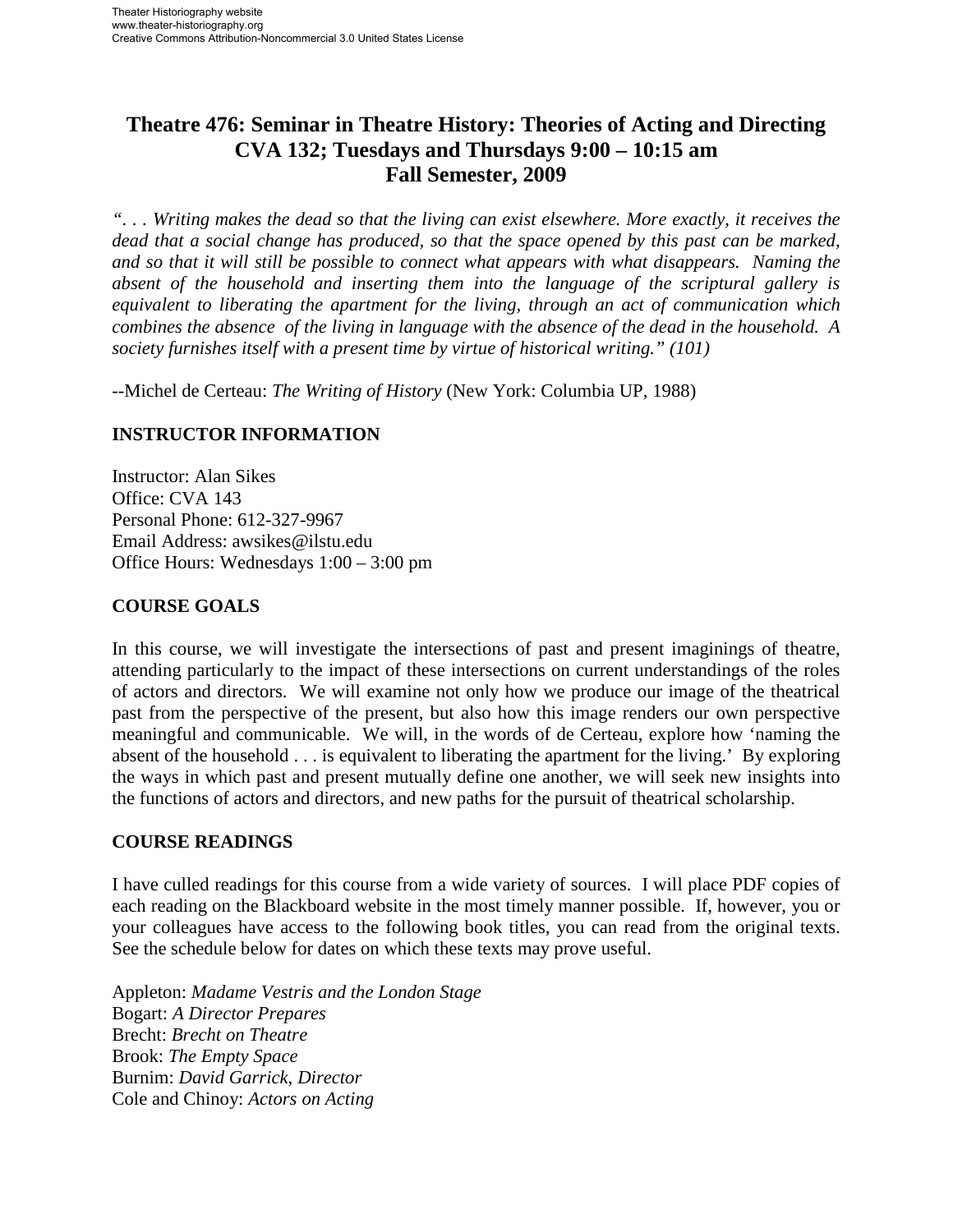Cole and Chinoy: *Directors on Directing* Diamond: *Performance and Cultural Politics* Diderot: *The Paradox of Acting* Drain: *Twentieth Century Theatre* Dukore: *Dramatic Theory and Criticism* Foucault: *The Order of Things* Gerould: *Theatre / Theory / Theatre* Grotowski: *Towards a Poor Theatre* Hirsch: *Method to Their Madness* Huxley and Witts: *Twentieth Century Performance Reader* Kantor: *Journey Through Other Spaces* Kelly: *Utopias: Russian Modernist Texts* Kott: *Shakespeare Our Contemporary* Leone di Somi: *Dialogues* Meyerhold: *Meyerhold on Theatre* Molière: *Eight Plays by Molière* Nagler: *Source Book in Theatrical History* Phelan: *Unmarked: Politics of Performance* Shawn: *Every Little Movement* Stanislavski: *Building a Character* Stanislavski: *Creating a Role* Stanislavski: *My Life in Art* Wolford: *Grotowski's Objective Drama Research*

### **COURSEWORK AND GRADING**

### **Individual Outlines and Discussions: 20% of Final Grade**

Each student will select an individual highlighted for discussion between the third and fourteenth weeks of class, then produce and present a research dossier for this individual on the appropriate date vis-à-vis the schedule below. The dossier should provide other students with a discussion outline that addresses two or three of the following topics: relevant biographical information for the artist; historical contexts for the artist's work; major themes of the artist's work and their specific historical significance; ways in which current conceptions of theatre shape discussion of this artist from the past. Please limit discussions to 30 minutes and seek to address all the topics you wish to cover in the allotted time.

#### **Brook and Bogart Group Presentations: 20% of Final Grade**

During weeks twelve and fourteen we will devote class time to discussions of Peter Brook and Ann Bogart. In preparation for the discussions, students will divide into small groups, each assigned different readings from texts by Brook and Bogart. During class, the members of each group will offer a short presentation on key themes and ideas from their particular reading. Each group should also provide other students with brief written outlines of important concepts from the reading. Please bear in mind that group members should coordinate their efforts and that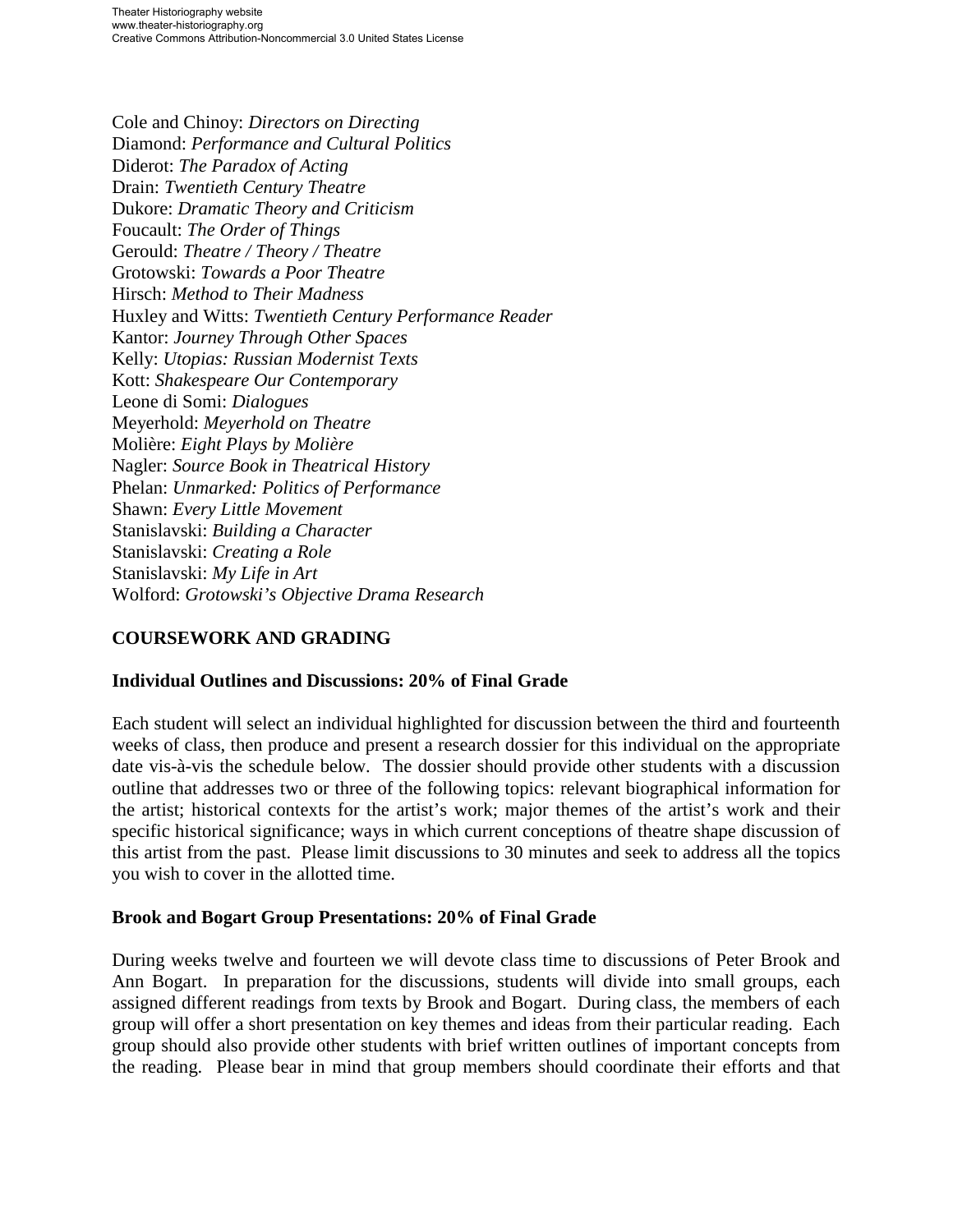each member should take part in the presentation. Note also that because of these presentations, Brook and Bogart are not suitable choices for individual discussion projects.

#### **Final Director / Acting Instructor Presentation: 30% of Final Grade**

During our last class meetings individual students will give presentations on a contemporary director or acting teacher of their choice; a list of candidates appears at the end of the syllabus, but pending my approval you may choose to present on an individual not currently listed. As with the other projects, you should also provide your classmates with a brief outline of the key concepts from your presentation. Feel free to include visual imagery, video, scene readings, acting exercises, etc. in these projects, but limit them to  $20 - 30$  minutes in order to allow time for all of the presentations.

#### **Attendance and Participation: 30% of Final Grade**

The remaining portion of your grade is derived from regular attendance and active participation in class discussion. Note the following two stipulations regarding attendance and participation. 1) More than two absences from class will result in a lowering of your final grade by an entire letter; I will make few exceptions to this rule, and only due to a documented emergency. 2) I will gauge whether or not you are keeping up with class readings based on your participation in class discussion; see me if you anticipate problems in following the schedule outlined below.

#### **COURSE SCHEDULE**

### **Week One: Introduction**

T 8 / 18 Syllabus and Course Introduction

Th 8 / 20 Read: Foucault: *The Order of Things*: pp. 3 – 17

### **Week Two: The Early Modern Period**

T 8 / 25 Read: Leone di Somi: *Discourses*

Th 8 / 27 Read: Molière: *Critique* and *Versailles Impromptu*: pp. 96 – 150

### **Week Three: Eighteenth Century England**

T 9 / 1 Read: Nagler: *Source Book*: pp. 356 – 373; 413 – 419

Th 9 / 3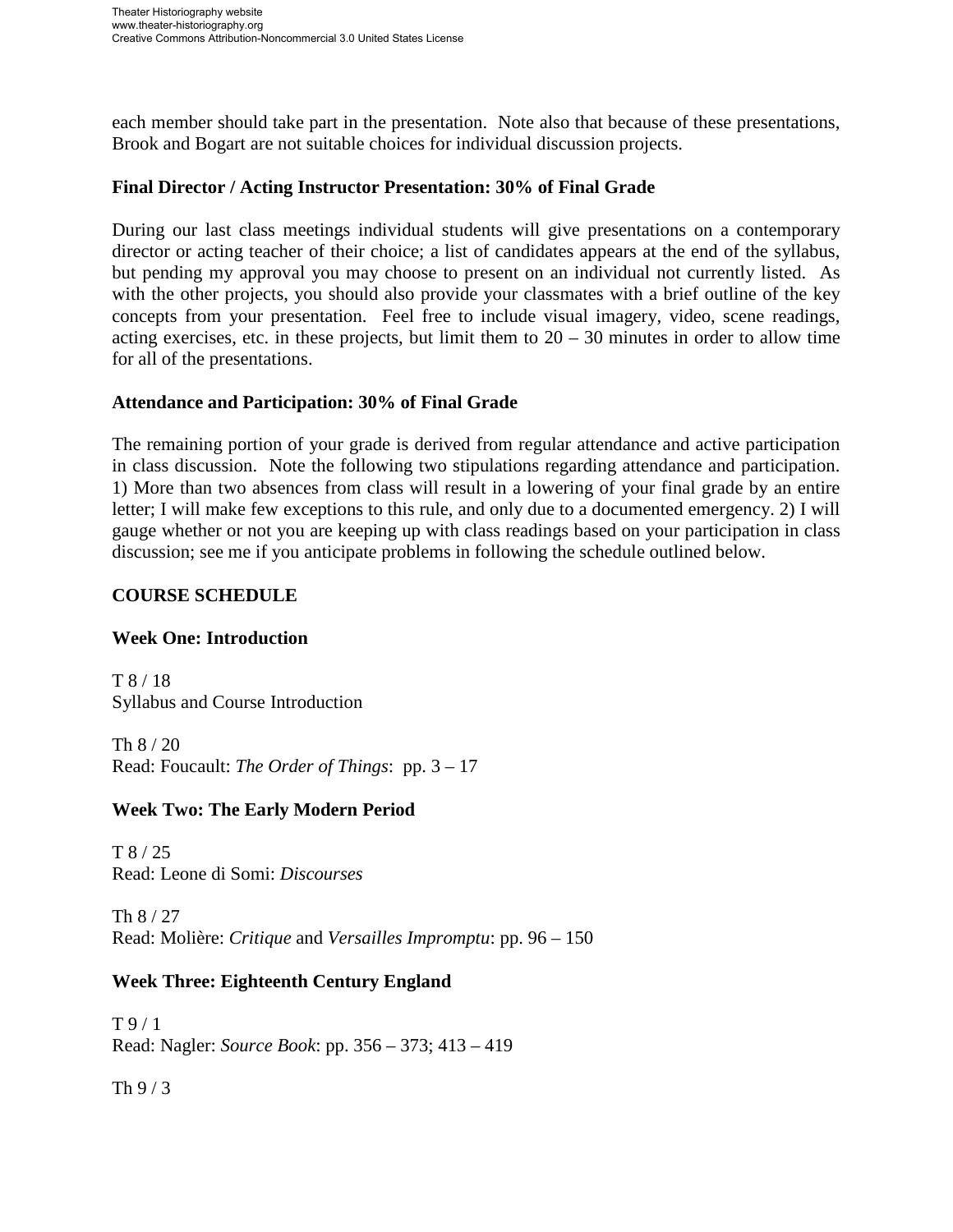Read: Burnim: *David Garrick: Director*: pp. 1 – 20

# **Week Four: Eighteenth Century Italy and France**

T 9 / 8 Read: Cole and Chinoy: (Barbieri et al) *Actors*: 52 – 63

Th 9 / 10 Read: Diderot: *Paradox of Acting*: pp. 11 – 71

### **Week Five: Eighteenth Century Germany**

T 9 / 15 Read: Cole and Chinoy (Lessing): *Actors*: pp. 261 – 267

Th 9 / 17 Read: Cole and Chinoy: (Goethe): *Actors*: pp. 267 – 276

# **Week Six: The Actors-Managers and their Training**

T 9 / 22 Read: Appleton: *Madame Vestris*: pp. 1 – 29; 51 – 80

Th 9 /24 Read: Shawn: *Every Little Movement*: pp. 15 – 60

# **Week Seven: Early Realism**

T 9 / 29 Read: Cole and Chinoy (Meiningen): *Directors*: pp. 81 – 88

Th 10 / 1 Read: Cole and Chinoy (Antoine Brahm): *Directors*: pp. 89 – 108

### **Week Eight: Responses to Realism**

 $T 10 / 6$ Read: Huxley and Witts (Appia): *20th Century Performance:* pp. 29 -33 Read: Gerould (Maeterlinck): *Theatre / Theory / Theatre*: pp. 381 – 389

Th 10 / 8 Read: Huxley and Witts (Craig): *20th Century Performance*: pp. 159 - 166

### **Week Nine: The Stanislavski System and the American Method**

T 10 / 13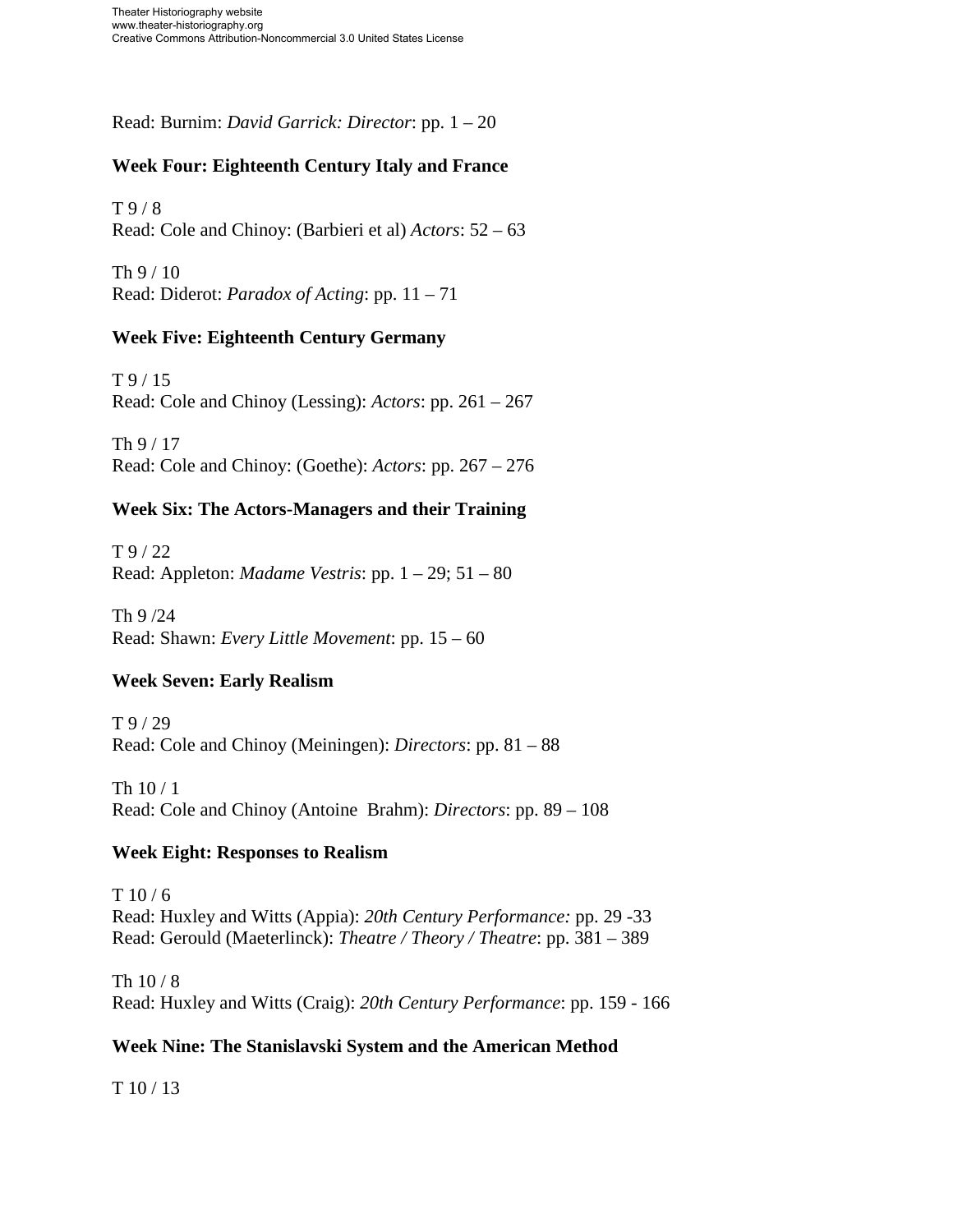Read: Stanislavski: *My Life in Art*: pp. 352 – 363; 370 – 375; 420 – 424 Half class reads: Stanislavski: *Building a Character*: pp. 5 – 81 Half class reads: Stanislavski: *Creating a Role*: pp. 5 – 106

Th 10 / 15 Read: Hirsch: *Method to their Madness*: pp. 51 – 109

### **Week Ten: The Russian Revolution**

 $T 10 / 20$ Read: Meyerhold: *Meyerhold on Theatre*: pp. 183 – 206

Th 10 / 22 Read: Dukore (Eisenstein): *Dramatic Theory and Criticism*: pp. 942 – 948 Read: Kelly (Vertov): *Utopias: Russian Modernist Texts*: pp. 83 - 85

# **Week Eleven: Epic Theatre**

T 10 / 27 Read: Drain (Piscator): *20th Century Theatre*: 102 - 107 Read: Huxley and Witts (Piscator): *20th Century Performance:* pp. 320 – 326

Th 10 / 29 Read: Brecht: *Brecht on Theatre:* pp. 33 – 42; 69 – 77; 121 - 129

# **Week Twelve: Grotowski and Brook**

T 11 / 3 Read: Grotowski: *Towards a Poor Theatre*: pp. 15 – 25; 255 – 262 Read: Wolford: *Grotowski's Objective Drama Research*: pp. 3 - 34

Th 11 / 5 Read: Brook: *Empty Space*: Groups read and report on each chapter

# **Week Thirteen: Jan Kott and Tadeusz Kantor**

 $T 11 / 10$ Read: Kott: *Shakespeare Our Contemporary*: pp. 52- 65; 87 – 124

Th 11 / 12 Read: Kantor: *Journey Through Other Spaces*: pp. 42 – 50; 106 – 116

# **Week Fourteen: Postmodern: Live or Otherwise**

T 11 / 17

Read: Phelan: *Unmarked: Politics of Performance*: pp. 1 – 27; 146 - 163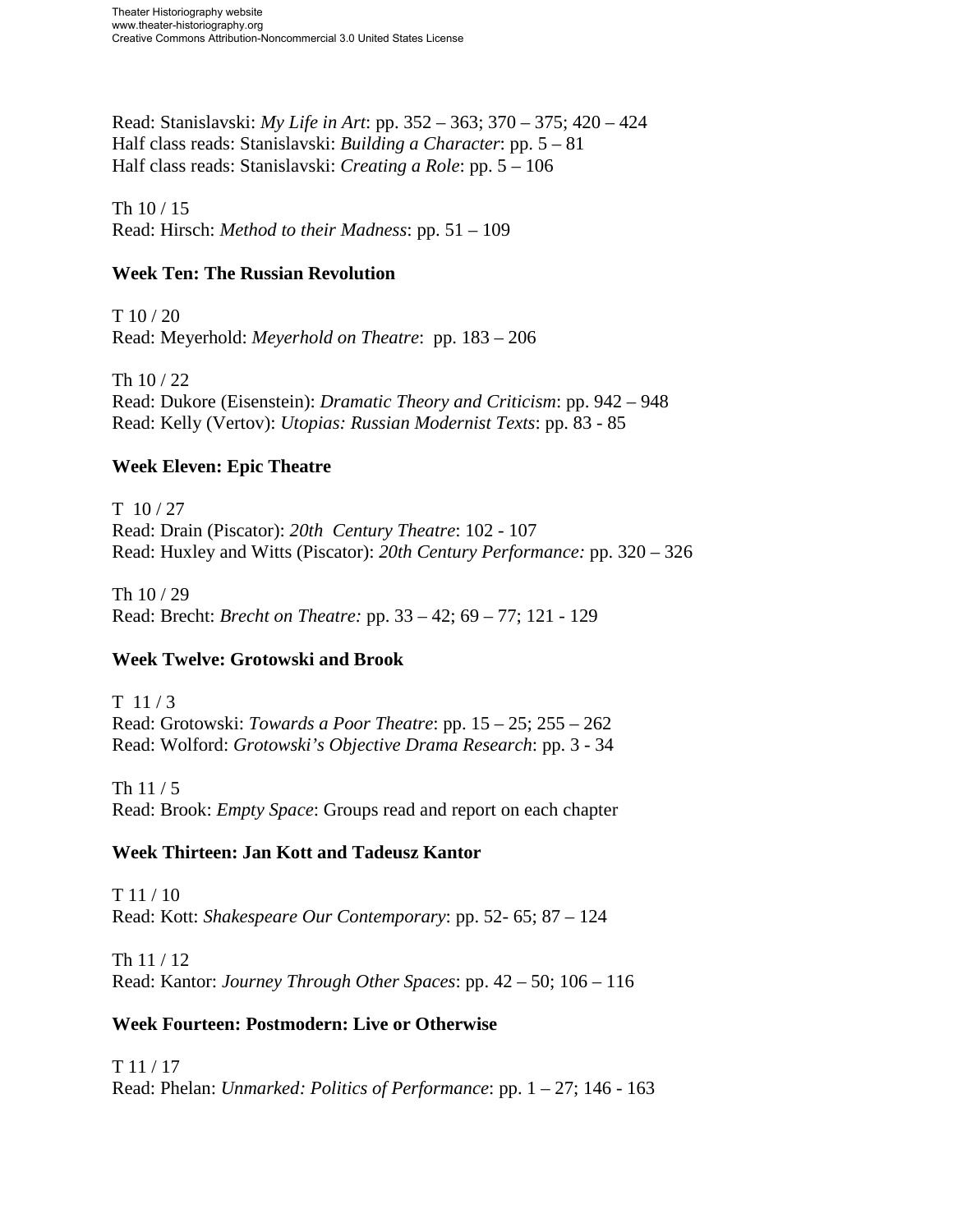Read: Diamond (Auslander) *Performance and Cultural Politics*: pp. 196 – 213

### Th 11 / 19

Read: Bogart: *Director Prepares*: Groups read and report on each chapter

#### **Week Fifteen: Thanksgiving Holiday**

T 11 / 24 Thanksgiving Holiday / Fall Break

Th 11 / 26 Thanksgiving Holiday / Fall Break

#### **Week Sixteen: Current Voices**

T 12 / 1 Final Presentations Day One

Th 12 / 3 Final Presentations Day Two

#### **Exam Day: Current Voices**

Final Presentations Day Three I will present on the work of Robert Wilson

### **FINAL PRESENTATION CANDIDATES:**

Stella Adler Joanne Akalaitis Julien Beck Joseph Chaiken Richard Foreman Maria Irene Fornes Peter Hall Moises Kaufman Liz Lecompte Kristin Linklater Judith Malina Marshall Mason Des McAnuff Sanford Meisner Adrienne Mnouchkine Mike Nichols Lloyd Richards Alan Schneider